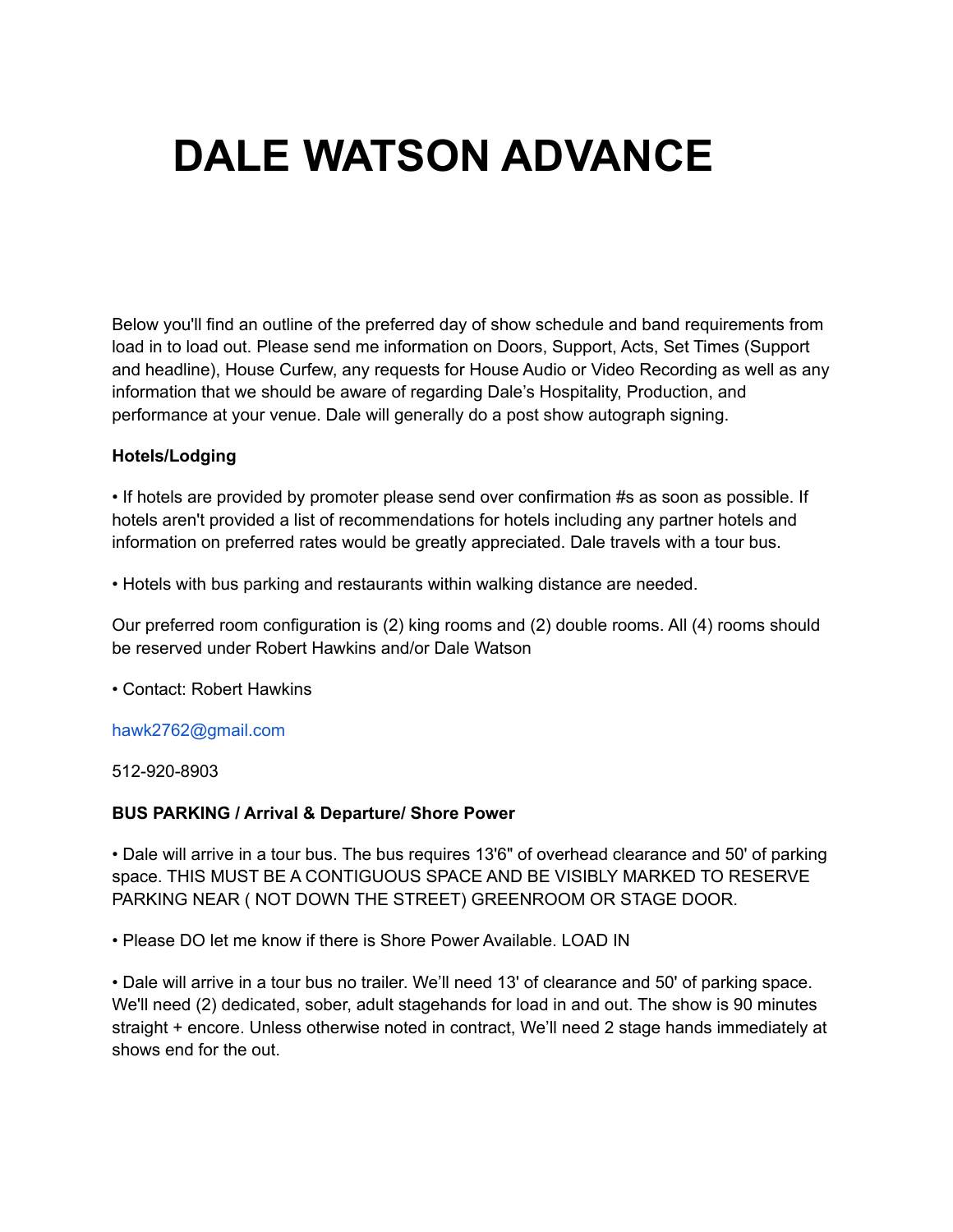# **HOSPITALITY / CREW LOAD IN FOOD** - \* TO BE AVAIL @ LOAD IN

• We have a (5) person crew for load in. A simple lunch of hamburgers or deli sandwiches for 5 at load in would be acceptable.

CREW LOAD IN FOOD IS DETAILED in the hospitality rider.

DINNER/ HOT MEAL/ BUYOUT - \* 90 MINUTES BEFORE SHOW

• Timing is very important on Dinner. There are 7 band and crew eating dinner. Hot meal specs /buyout info is in the hospitality section of the fly rider. If hot meals are provided it is important that dinner is served 90 minutes before show. Buyout IS \$20 a head (\$140.00) and payable in cash at load in.

#### **CREW / AUDIO & LIGHTING**

• NEED HOUSE TO PROVIDE FULL PRODUCTION to be advanced with Robert Hawkins

hawk2762@gmail.com 512-920-8903

• House Audio crew is also needed to assist in audio breakdown following the show ( this is audio specific breakdown we'll use stage hands for loading & unloading /general labor). Sobriety is required of all working Hands and Tech personnel.

PROD-FOH CONSOLE/MONITOR SYSTEM / HOUSE AUDIO

• BAND TRAVELS WITH BACKLINE

• HOUSE TO PROVIDE FULL PRODUCTION

• ALL SUPPORT PRODUCTION TO BE PROVIDED BY HOUSE AND APPROVED BY DALE **WATSON** 

Contact:

Robert Hawkins

512-920-8903

### **BACKLINE**

• Unless the band is flying in, we will provided the backline and our own vocal mics (see stage plot)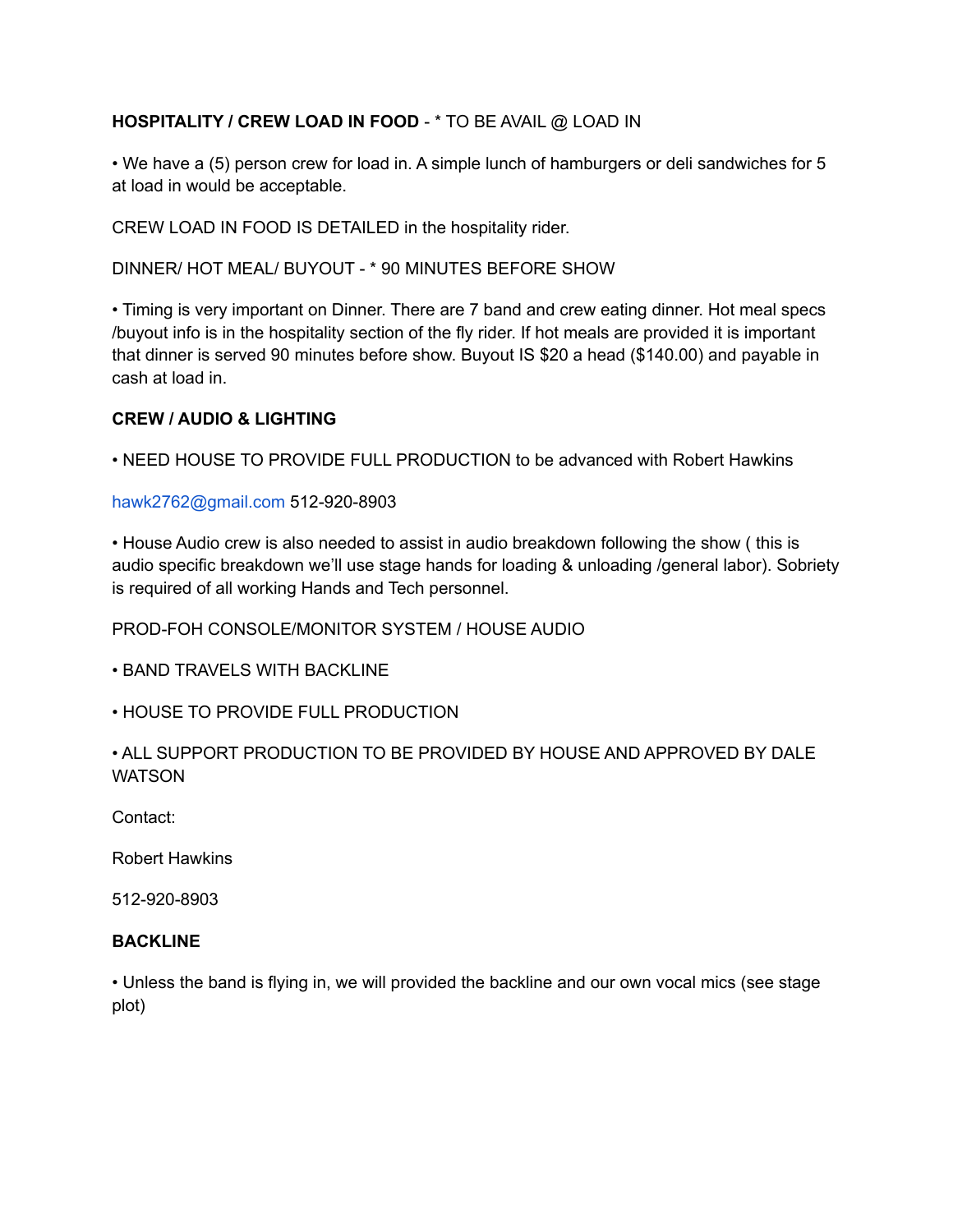#### **MERCHANDISE SETUP**

Robert Hawkins is the contact for merch advance, merch settlement, and is the on site seller. Merch area requirements; high traffic area, need 10x10 floor space

## **SHOW SETTLEMENT**

Settlement is to be in the form of cash, company check, or otherwise advised

SETTLEMENT SHOULD BE TO : Kendawa LLC. Settlement can be given to Dale Watson directly or Road Manager, Robert Hawkins.

If there are any questions at all, please contact me directly. Thanks in advance for a great show!

#### *Robert Hawkins*

DALE WATSON / TOUR MANAGER

hawk2762@gmail.com

512-920-8903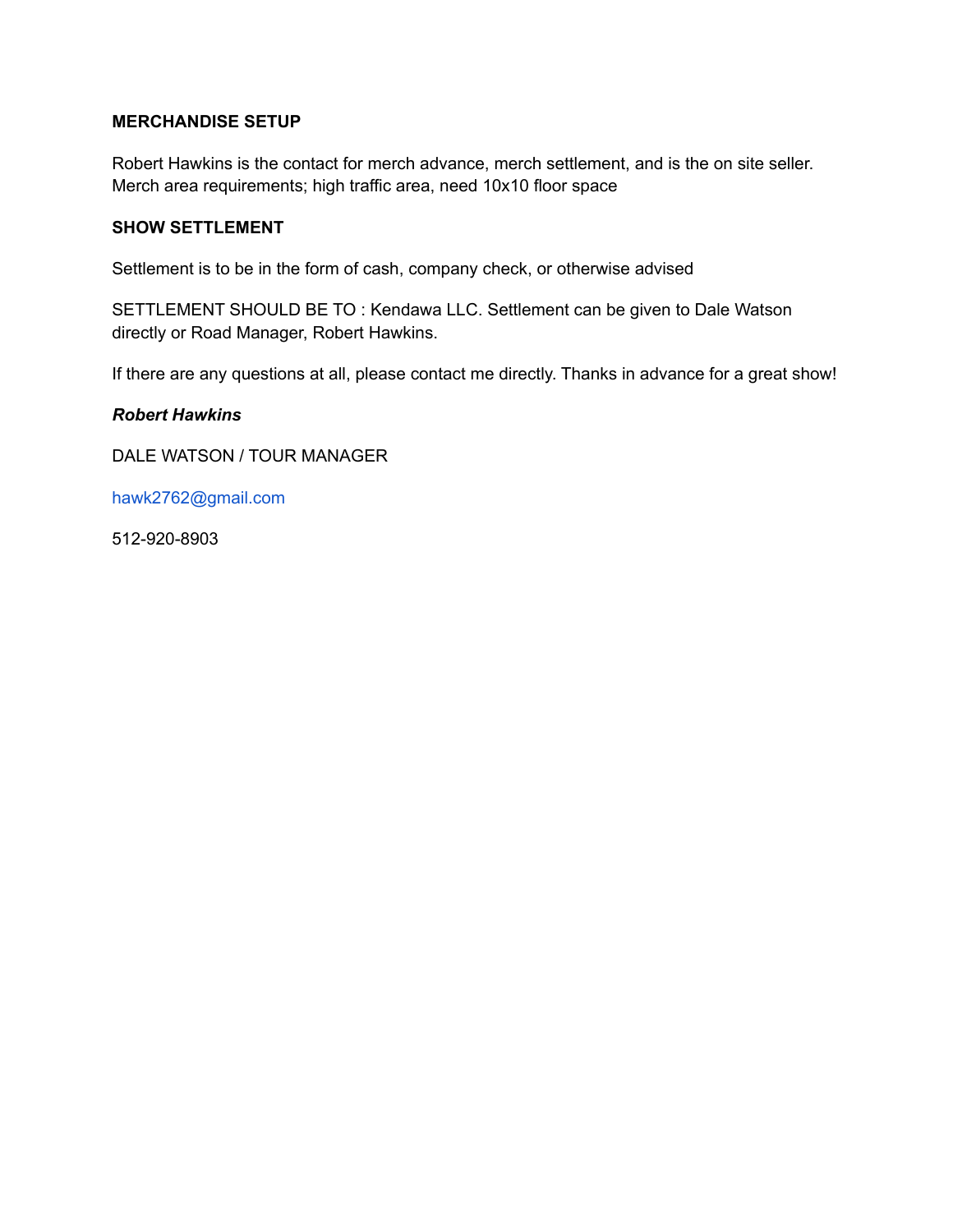# **DALE WATSON HOSPITALITY RIDER / Backstage Hospitality Checklist**

The production crew will need access to WIFI upon arrival. This would ideally be accessible in the dressing room and on stage.Load-in (usually 4 hours before doors includes all technicians and 4 stage hands) -to be advanced per show

**1. \_\_\_ (2) cases of bottled water on stage, (1) green room, (1) on the bus)**

# **2. \_\_\_ (1) Six Pack Dr. Pepper, (1) Six pack Diet Coke**

**3. \_\_\_ (1) Six pack Topo Chico, (1) six pack Club Soda**

**4. \_\_\_ (1) 12 pack assorted natural fruit juices (orange, grapefruit, cranberry, pineapple etc)**

- **5. \_\_\_ (6) Clean Hand Towels to Stage**
- **6. \_\_\_ (5)\_ Lbs of Clean Ice (dressing room)**
- **7. \_\_\_ Deli Tray w/ Turkey and, Ham for (7)**
- **8. \_\_\_ Lettuce, Tomato, Dill Pickle and condiments**
- **9. \_\_\_ (1) Loaf of Whole Wheat Bread or Sourdough**
- **10. \_\_\_ Assorted Sliced Cheeses**
- **11. \_\_\_ Chips / Salsa / Pico de Gallo**
- **12. \_\_\_ Assorted Fruit Oranges, Apples, Banana ( whole & Unpeeled)**
- **13. \_\_\_ Sun Chips**
- **14. \_\_\_ coffee with Nestle peppermint mocha creamer, honey, Throat Coat tea**
- **15. \_\_\_ (1) case Lone Star Beer, if Lone Star isn't available a similar domestic**
- **16. \_\_\_ (1) bottle Tito's Vodka**
- **17. \_\_\_ (1) bottle Patron Silver Tequilla**
- **18. \_\_\_ (1) large can of mixed nuts**
- **19. \_\_\_ (5) Five hand towels**